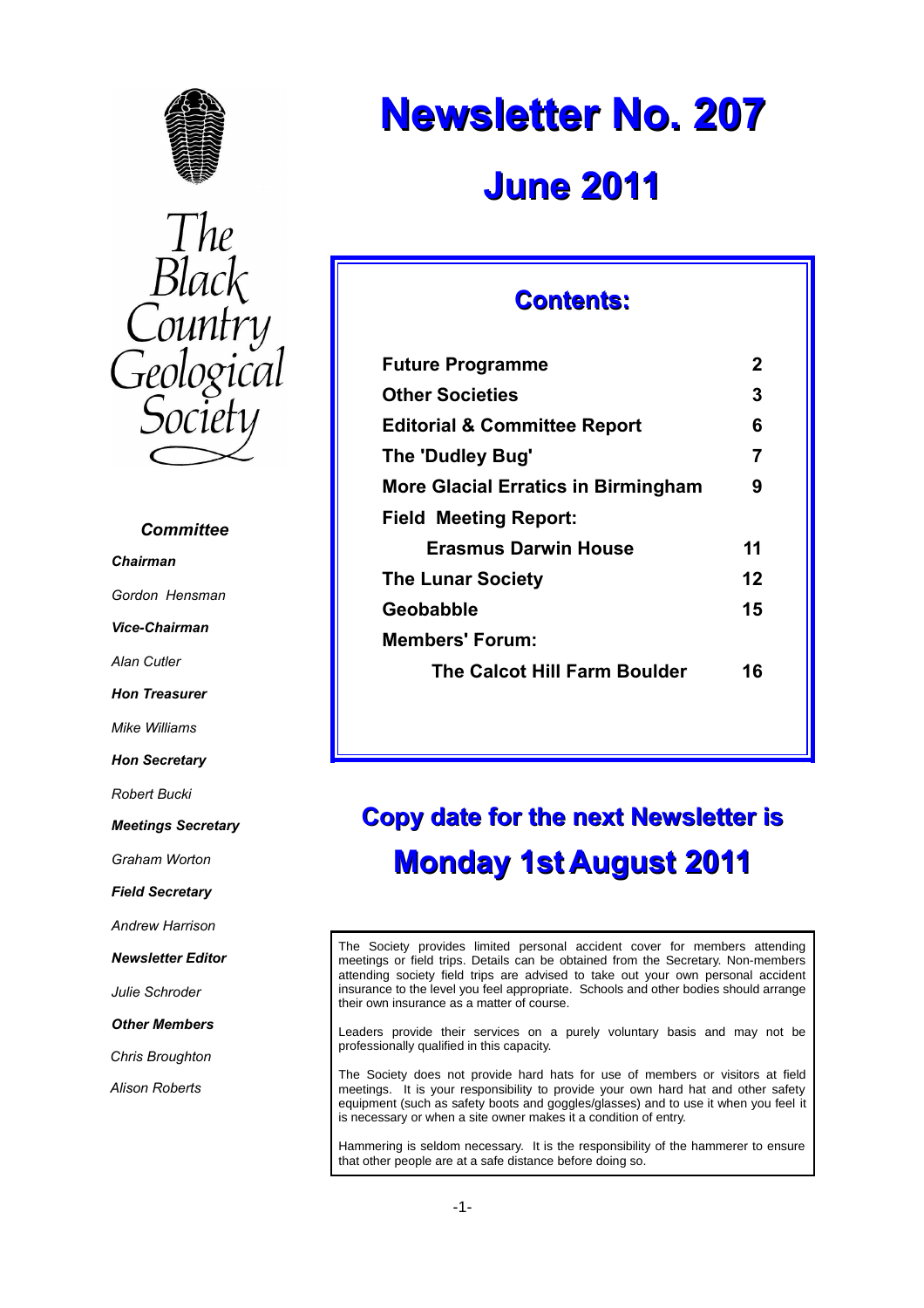## **Future Programme**

### **Lecture meetings are held at Dudley Museum & Art Gallery, St James's Road, Dudley, DY1 1HU. Tel. 01384 815575. 7.30 for 8 o'clock start unless stated otherwise.**

**Those wishing to attend field meetings please contact our Field Secretary, Andy Harrison, telephone: 01385 370 188, mobile: 07973 330706 or email: [andrewcfharrison@yahoo.com](mailto:andrewcfharrison@yahoo.com)**

### **Car Sharing for Field Trips**

If transport is a problem for you or if you intend to drive and are willing to offer lifts, please contact Andy with at least 48 hours notice. We hope that this will encourage members to attend the more distant field visits.

**Sunday 12th June:** *(Field Meeting)* **Visit to Apedale Colliery,** Apedale Heritage Centre, Loomer Road, Chesterton, Newcastle-under-Lyme, Staffordshire, ST5 7JS (SJ834488). Meet at 11:00am at the Heritage Centre. We will be given a guided tour of a working mine and a chance to look round the museum. Either bring a packed lunch or there is a cafe on site.

**Sunday 7th August:** *(Field Meeting)* **The Woolhope Dome. Led by Moira Jenkins and Rosamund Skelton (Woolhope Naturalists' Field Club, Geology Section).** Meet 11:00am, at a small quarry and picnic site (SO 5780 3853). Bring sandwiches. Pub/toilet stop at lunchtime - food not guaranteed. From Ledbury: A438 towards Hereford. At Dormington turn left onto a minor road to Mordiford. Just under a mile turn left up a road with a picnic place sign to a T junction. Turn right and then left fork up hill. At a hairpin bend to the left, the quarry with P is on the right. Pull in here. Views across Herefordshire into Wales. Formations include Aymestry Limestone, Downton Castle Sandstone and Raglan Mudstone. The day will include a walk of approximately half a mile.

**Monday 17th October** *(Indoor Meeting) '***A New Look at the Silurian Period'. Speaker: Dr. David Ray,** Neftex Consultants. David will use modern techniques of sequence stratigraphy, computer animation, and applied palaeontology to look at the Silurian world, focussing on the Black Country Silurian rocks and how they fit into the global picture of the world at this time.

**Monday 21st November** *(Indoor Meeting)* **'Next Steps for the Development of the Lapworth Museum of Geology'. Speaker: Jon Clatworthy** Lapworth Museum, University of Birmingham. The Lapworth Committee have plans for a major re-fit of the Lapworth Museum. Jon will share this vision with us and focus on some of the wonderful new initiatives of the redevelopment.

**Monday 5th December** *(Indoor Meeting starting at 7.00)* **Christmas Members' evening.** The usual chance for members to share their geological stories and experiences. This is our annual social event with refreshments and a buffet so bring your Christmas spirit and join in the geofun!

### **Other Local Events**

**Friday 17th - Sunday 19th June: Three Counties Show,** Malvern Showground. The GA is sponsoring a geology marquee and BCGS is invited to display along with other local Geological societies. The main exhibitors will be the H&W EHT and Gloucestershire Geology Trust. **2 volunteers needed each day!** (Expenses re-imbursed, free entry for the 2 volunteers.) **8.30 to 18.00** each day. If you can help for any part of these dates, please contact the Sec. Bob Bucki *(contact details on p.16).*

Have a look at our website at: **[www.bcgs.info](http://www.bcgs.info/)**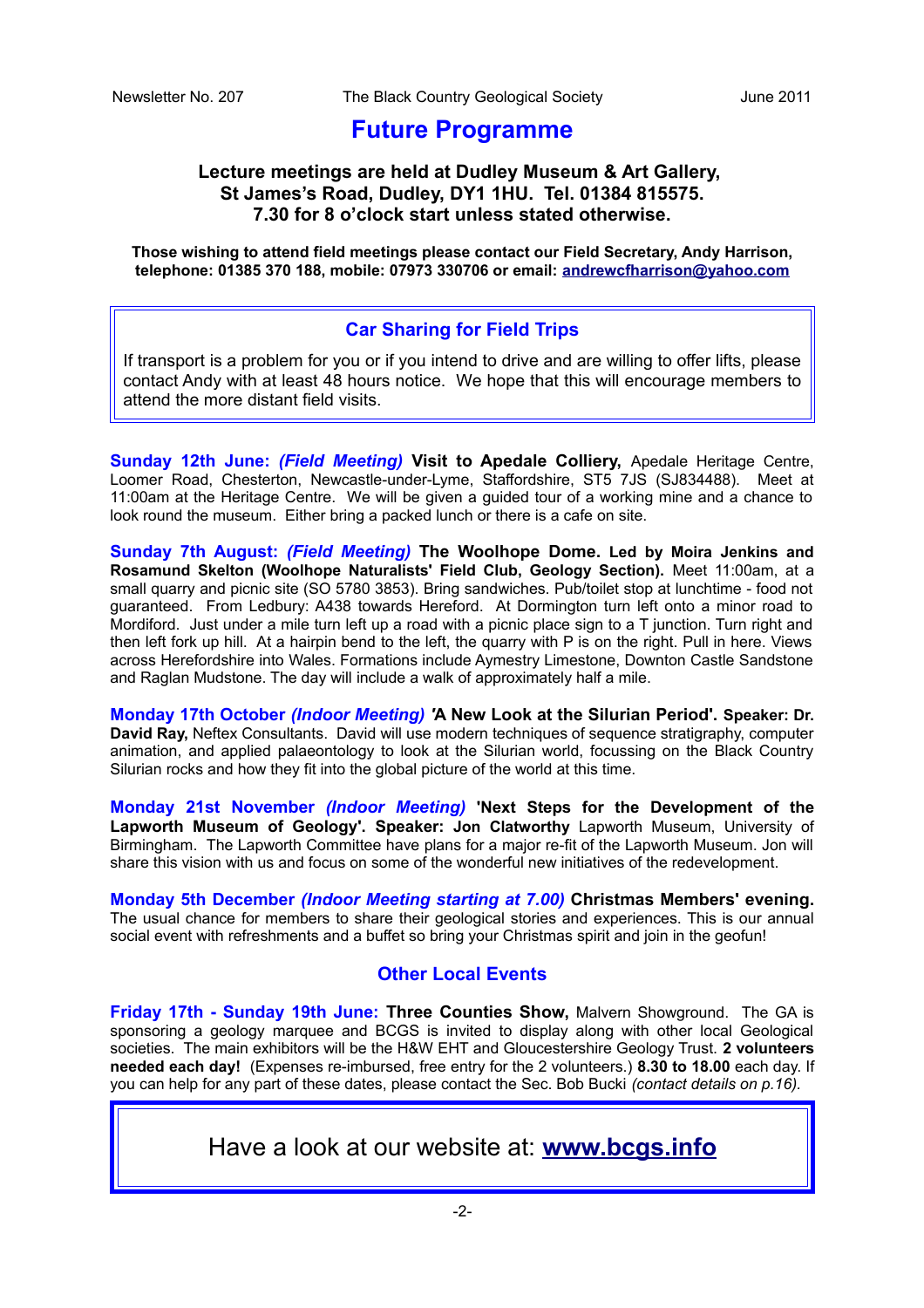### **Saturday 24th & Sunday 25th September Dudley Rock 'n Fossil Festival**

Bigger and better than ever, it will feature the usual talks, activities, demonstrations, exhibitors, special exhibitions and traders in everything earth science related for boffins and families, and we need your help:

**Volunteers are needed for the BCGS stand** Please contact the Hon. Sec., Bob Bucki *(details on p.16)* if you can help, am and/or pm on either day.

**Items are needed for sale on the BCGS Stand** If you have any geological artefacts (ie. rock specimens and fossils), publications, or other geological material to sell for BCGS funds, please contact Mike Williams, email: [bungalowmike@blueyonder.co.uk](mailto:bungalowmike@blueyonder.co.uk) or tel. 01902 822 505. These may be sold on the stand, or made up into 'Goodie Bags'.



**Sunday 3rd July: Whitwell Coppice, Shropshire** (just N. of Much Wenlock). A few fit volunteers with hand tools needed to help with clearance work at this SSSI which will be visited by the Silurian Sub-commission. See:<http://www.natureonthemap.naturalengland.org.uk/map.aspx?m=sssi> If interested contact Graham Worton for details: [graham.worton@dudley.gov.uk](mailto:graham.worton@dudley.gov.uk) or tel. 01384 815575.

**Saturday 16th July:** Visit to Dudley by the international scientists of the Silurian Sub-commission. The Society will have the opportunity to help to host this visit and meet and greet the delegates. *As we go to press, we have no further information on this. Ed.*

### **The Geologists' Association 2 day Meeting**

**Saturday & Sunday, 9th & 10th September in Worcester: 'Geoconservation for Science and Society'** a one day conference with lectures and debates, and a one day field trip to the Wren's Nest and sites in Worcestershire. Phone: 020 7434 9282, email: [geol.assoc@btinternet.com](mailto:geol.assoc@btinternet.com) Registration for conference: GA & QRA members £25.00, non-members £30.00. Cost of field trip not yet known. Booking essential. Further info:<http://www.geologistsassociation.org.uk/conferences.html>

## **Other Societies**

BCGS members are normally welcome to attend meetings of other societies, but should always check first with the relevant representative. Summarised information for the **next two months** is given in our Newsletter. Further information can be found on individual Society web sites.

### **Manchester Geological Association**

**Saturday 16th July: Great Orme and Copper Mines:** Joint excursion with OUGS. Leader Jacqui Malpas. Meet at 10.00. We plan to visit Bishop's Quarry with its fossils & folds & the limestone pavement at the top of the Orme. Further information will be available shortly. Afternoon visit to the Copper Mines. £5.50 per person - adult (group rate) to be paid on the day. Contact Jane Michael.

Please book in with Jane Michael if you intend to come along to any of the field events :- Tel. 07917 434598, email: [outdoors@mangeolassoc.org.uk.](mailto:outdoors@mangeolassoc.org.uk) There is no charge for visitors from other societies at lectures or field visits. Further information about meetings at<http://www.mangeolassoc.org.uk/>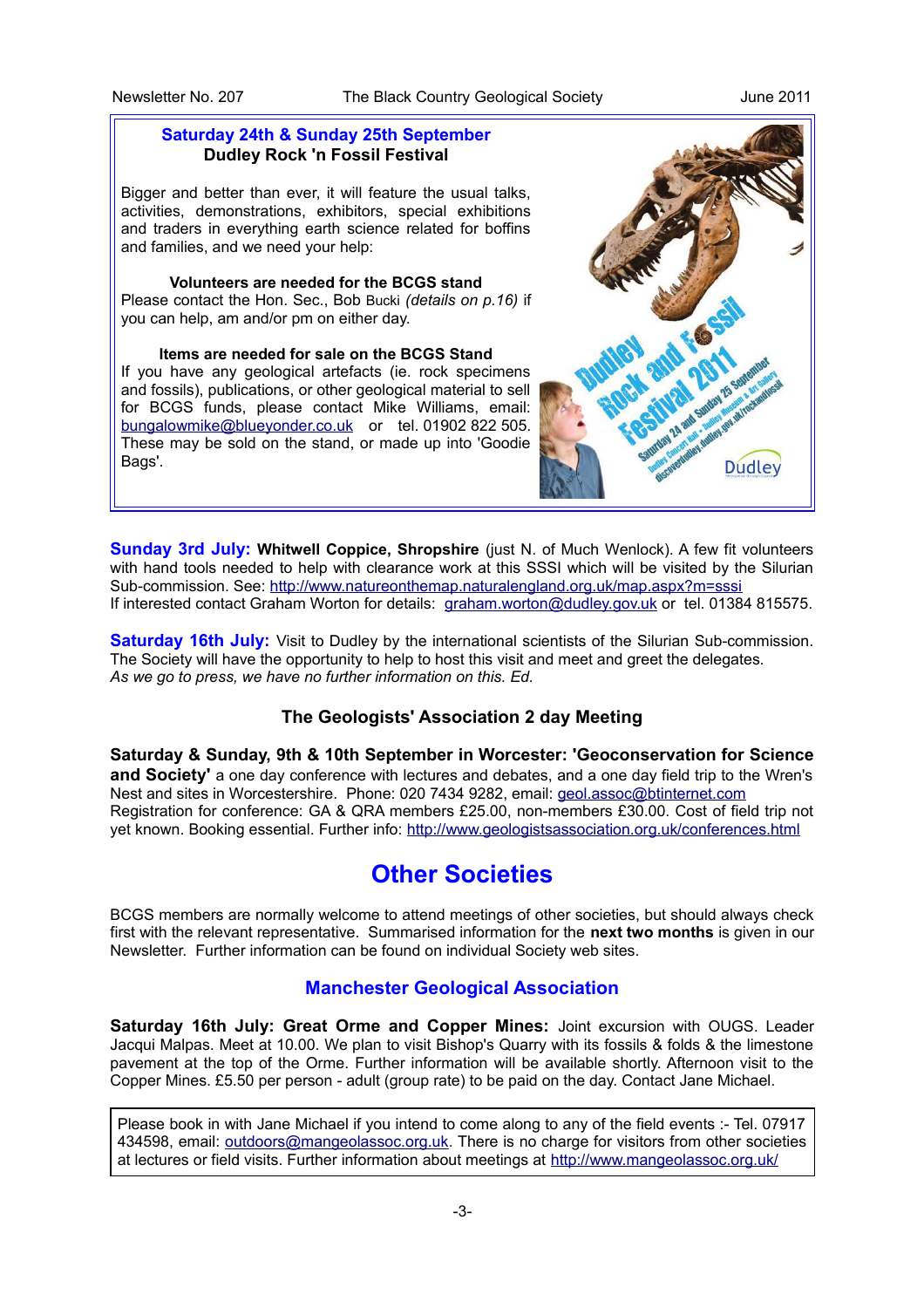### **Warwickshire Geological Conservation Group**

**Wednesday 22nd June: Shrewley Cutting and Rowington Church. Led by Martyn Bradley & John Crossling.** Meet at 7 p.m. Village Hall car park. (SP 21413 67317) A visit to see the exposures of Arden Sandstone revealed in the canal cutting at Shrewley. This SSSI has recently been cleared and the sections should be well exposed. John Crossling will then lead us to Rowington Church, once the parish of Revd. Peter Brodie, the father of Warwickshire geology.

**Wednesday 20th July: Avon Terrace Walk - Hampton Lucy. Led by Brian Ellis.** Meet at 7 p.m. Boar's Head (SP 25502 57041) A walk to explore the flight of four river terraces above the village of Hampton Lucy, near Stratford. We hope to be able to examine the materials laid down by the river in its early history, as well as for evidence of glacial deposits.

If you wish to attend contact Ian Fenwick [swift@ianfenwick.f2s.com](mailto:swift@ianfenwick.f2s.com) or 01926-512531.The WGCG mobile phone (0752 7204184) available on the day from 11.00. There is a charge of £2.00 for nonmembers. For further information visit:<http://www.wgcg.co.uk/>

### **Herefordshire & Worcestershire Earth Heritage Trust (H&W EHT)**

**GeoFest 2011: 1st June - 31st Aug.** Numerous activities and events highlighting the Abberley and Malvern Hills Geopark. View or download the programme of events at: <http://79.170.44.138/earthheritagetrust.org/pub/news/geofest-2011/>

**Monday 13th June: Geology and Landscape: Tank Quarry and North Hill (Malverns).** Explore the rocks and structures of North Hill, and interpret the scenery. Guided walk, 3 miles, moderate, 2.00 - 5.00pm, Meet: Tank quarry free car park, SO 768471. Booking: 01905 855184. Cost: £1.50.

**Wednesday 22nd June: Geology and Landscape: Martley Circular Trail.** Looking at how geology has shaped the landscape. Guided walk, 6 miles, moderate.10.30am -3.30pm. Meet: Martley church car park. SO 756597. Booking: 01905 855184. Cost: £1.50.

**Sunday 26th June: Industrial Archaeology and Geology.** Guided walk following the line of the Leominster Canal from Newnham bridge via the Rea aqueduct, Marlbrook and Mamble collieries,Stocking Pool and Southnett tunnel. Bring a packed lunch. 10.30am - 4.30pm. Meet: Broombank Layby SO 671700 on the A456. Booking: 01905 855184. Cost: £5.00

**Tuesday 28th June: Volcanoes, Earthquakes and Tsunamis.** Talk by Dr Paul Olver on how the Earth moves. 7.30 - 9.30pm at The Link Room, St. Matthias' Church, Church Road, Malvern, WR14 1NP. Booking: 01905 855184. Cost: £1.00.

**Saturday 2nd July: 11.00am - 3pm. Rock & Fossil Roadshow.** Learn about rocks, fossils, minerals and Earth Science. Fun activities, specimens to examine. The Lyttelton Well, 6 Church St, Malvern, Worcs. WR14 2AY. A free event in the centre of Great Malvern Town.

For further EHT information visit:<http://79.170.44.138/earthheritagetrust.org/pub/category/news/>or phone: 01905 855184.

### **Woolhope Naturalists' Field Club - Geology Section**

**Saturday 23rd July: Volcanic and plutonic associations in the northern sector of the Malvern Hills led by Richard Edwards.**

Guests are welcome, but must take day membership of the Club: £2.00. Further information: Sue Hay on 01432 357138, email [svh.gabbros@btinternet.com](mailto:svh.gabbros@btinternet.com) or visit their web site: [www.woolhopeclub.org.uk/Geology\\_Section/default.htm](http://www.woolhopeclub.org.uk/Geology_Section/default.htm)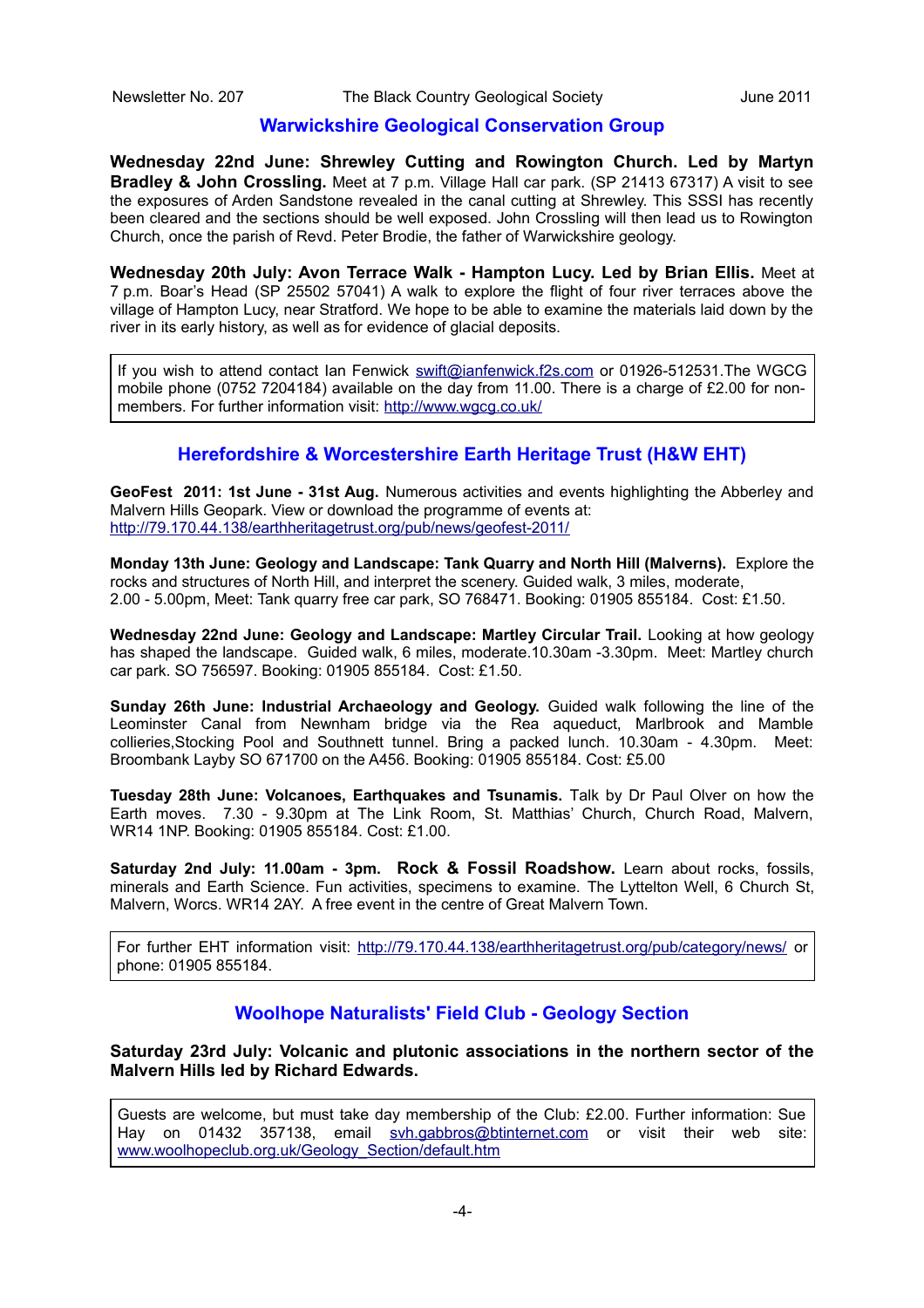### **Shropshire Geological Society**

**Monday 13th June:** (evening Rockhop meeting, commencing 19.00 pm): Precambrian and Ordovician around Willstone Hill, Cardington, to be led by Peter Toghill. Walking (one mile); some rough ground; bring your own refreshment, if required (booking to reserve a place and obtain joining instructions from Frank Hay, preferably by email: [frankhay@waitrose.com;](mailto:frankhay@waitrose.com) telephone: 01694 724 723).

**Saturday 18th June:** (all day, commencing at 10.00 am): Glacial geology around the Stretton area, to be led by Dr Simon Cook. Walking (two miles) over rough ground; bring your own refreshment, if required (booking to reserve a place and obtain joining instructions from Peter Toghill by email: [p.toghill@bham.ac.uk;](mailto:p.toghill@bham.ac.uk) telephone: 01694 722 713).

**Saturday 2nd July:** Wrens Nest, to be led by Graham Worton. Walking (two miles); some rough ground; bring your own refreshment, if required (booking to reserve a place and obtain joining instructions from Keith Hotchkiss by email: [kah22@btinternet.com;](mailto:kah22@btinternet.com) telephone: 01694 723 130).

**Monday 18th July:** (evening Rockhop meeting, commencing 18.00 pm): Glaciation of the Longmynd, around Ratlinghope, to be led by Ian Langford. Walking (one mile); some rough ground; bring your own refreshment, if required (booking to reserve a place and obtain joining instructions from Keith Hotchkiss by email: [kah22@btinternet.com;](mailto:kah22@btinternet.com) telephone: 01694 723 130).

**Sunday 24th July:** Bridgnorth, to be led by Andrew Jenkinson, part of the Abberley and Malvern Hills Geofest. Walking (one mile) on pavements; bring your own refreshment, if required (booking to reserve a place and obtain joining instructions from Andrew Jenkinson by email: [andrew@scenesetters.co.uk;](mailto:andrew@scenesetters.co.uk) telephone: 01938 820 777).

Anyone wishing to attend a field meeting should telephone a meeting co-ordinator at least 48 hours in advance. A nominal charge is levied for non-members. The Rockhops are primarily intended for beginners. Arrive 15 mins before the start of field trips for admin. Further info at: [www.shropshiregeology.org.uk/](http://www.shropshiregeology.org.uk/)

### **North Staffordshire Group of the Geologists' Association**

**Saturday 9th July: 10:00 Weaver Hills led by Dr Patrick Cossey** (Staffordshire University) Examining the Carboniferous Limestone exposures in the Weaver Hills reveals not only an interesting sedimentology and fossil content, but also some spectacular geological structures. Meet at 10am at The Walk car park SK 1063 4614 on Back Lane, north of Wootton.

Non-members pay £2 to cover temporary membership giving them insurance cover. A field fee of £2 per head is normally charged for members and non-members to cover leader's expenses. Further information at: [www.esci.keele.ac.uk/nsgga/](http://www.esci.keele.ac.uk/nsgga/)

### **Mid Wales Geology Club**

### **Wednesday 15th June 7.15 for 7.30: Talk by Dr. Jacqui Malpas on the geology of the Clwyddian range in North Wales**

**Sunday 19th June "Ludlow Building Stones and their Silurian setting", led by Prof. Michael Rosenbaum.** A whole day walking around Ludlow with a café lunch available by the river or bring a packed lunch

Meetings are held at Plas Dolerw, Milford Road, Newtown, Montgomeryshire, SY16 2EH. Meet at 7.15 for 7.30pm. Further details: Ed. newsletter & Hon Sec: Tony Thorp: Tel. 01686 624820 and 622517 [jathorp@uku.co.uk](mailto:jathorp@uku.co.uk) Web site: [www.mwgeology.uku.co.uk/](http://www.mwgeology.uku.co.uk/)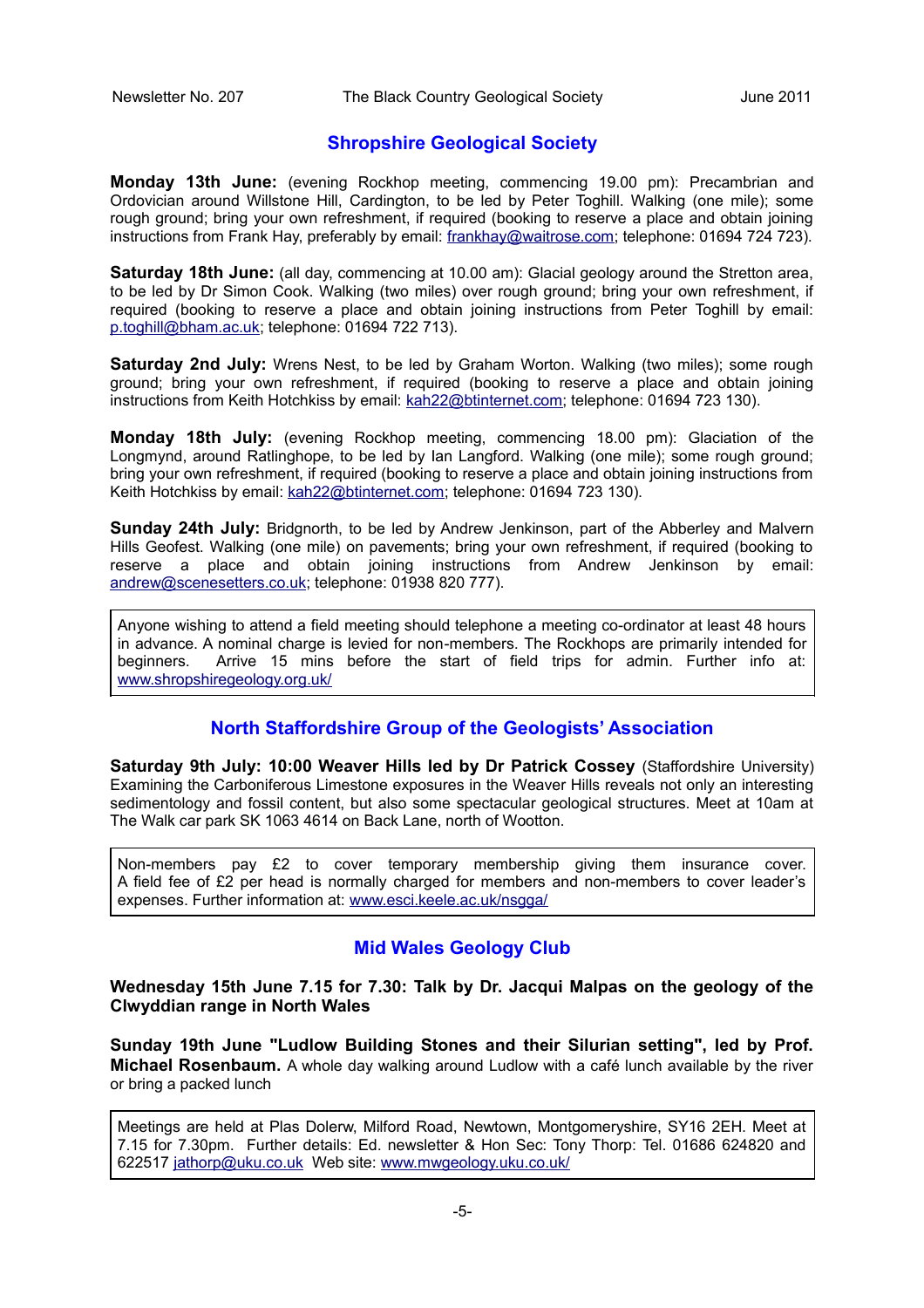### **Editorial**

The main focus of this edition is to highlight the great variety of events which are taking place during the summer months, offering numerous opportunities for us to become involved. We have two exciting and very different field trips heading in opposite directions - one concentrating on geology beneath the ground at Apedale colliery, and the other focusing on the beautiful landscape around the Woolhope Dome. If transport is a problem, please make use of our new car-sharing policy (details on p.2).

We also need volunteers for 4 very different events (details above): helping with the stand at the 3 Counties Show (which will gain you free access to the show); helping along with volunteers from other local Geological Societies to make Whitwell Quarry in Shropshire fit for the scrutiny of the international Silurian Sub-commission; possibly helping with hospitality during their visit to Dudley (no details yet), and helping with our stand at the Dudley Rock and Fossil Festival. Or perhaps a contribution for the Wren's Nest Story Stones? (see below). I feel sure that there must be something for everyone in this rich mix of possibilities. I know from experience the many rewards of geo-volunteering; it's amazing how many new doors have opened to me through taking that small step to get involved - so, whatever your background and age, get in touch and give it a whirl!

I'm delighted that the 'Boulder Bonanza' continues to gather pace with a fascinating article from one of our newest members, Roland Kedge (p.9) and an intriguing follow up on the Calcot Hill Farm boulder from Peter Twigg (p.16). Do you know of any glacial erratic boulders or do you have anything to add to help piece together the story of their origins in and around the Black Country? ■

*Julie Schroder*

### **Committee Report**

With many new initiatives and forthcoming events to discuss, the committee has been particularly active recently, and we hope the following account of some of the main issues will help to inform and involve our members in matters which will affect the future direction of this society.

There has been considerable discussion about the 'Geology Matters' website and how it relates to the BCGS [\(www.geologymatters.org.uk\)](http://www.geologymatters.org.uk/). Now that it is up and running we hope there will be more intercommunication, and it will be our doorway into the world of the internet social media. It is a fantastic resource for studying the Black Country Museums' geology collections, and provides a forum for those who feel more comfortable with this form of communication. Chris Broughton has been involved in the creation of this site, and we are lucky to have him on the committee as our representative. We hope that this link may help to engage the younger generation, and perhaps attract new members.

There has been ongoing discussion about publicity for the Society, and it is good to be able to report that publicity leaflets should soon be available through which we can advertise ourselves and hopefully attract new members. Any suggestions from our members on this subject would be welcome, and can be aired through the Members' Forum section of the Newsletter.

Conscious of the fact that transport is a problem for many of our members, we are trying to start a carsharing scheme. The success of this will depend on the co-operation of members, and we hope you will contact Andy (details above) and offer or request lifts for our field trips and other more distant events. We are also considering the possibility of holding some indoor meetings on Saturday afternoons. This may be more convenient for some of our members and be preferable for those who have transport problems on Monday evenings. We'd like to know if you would prefer this and would welcome any other suggestions, about this or any matters relating to the future of the BCGS. ■

*Julie Schroder*

### **Wren's Nest 'Story Stones'**

Those on email will know that 5 'Story Stones' are to be erected on the viewing platform above the Seven Sisters, and one of them will be inscribed with stories from local people. A 'drop-in' session was arranged for 9th June (sadly, too soon for this Newsletter). Some of these stories - perhaps of fossil hunting, or playing down the mines as child - will be collated by artists and inscribed on to the stones to create a permanent feature the landscape. If you have a story to tell, please contact Jessica Welch as soon as possible: 01384 812785 or [Jessica.welch@dudley.gov.uk](mailto:Jessica.welch@dudley.gov.uk)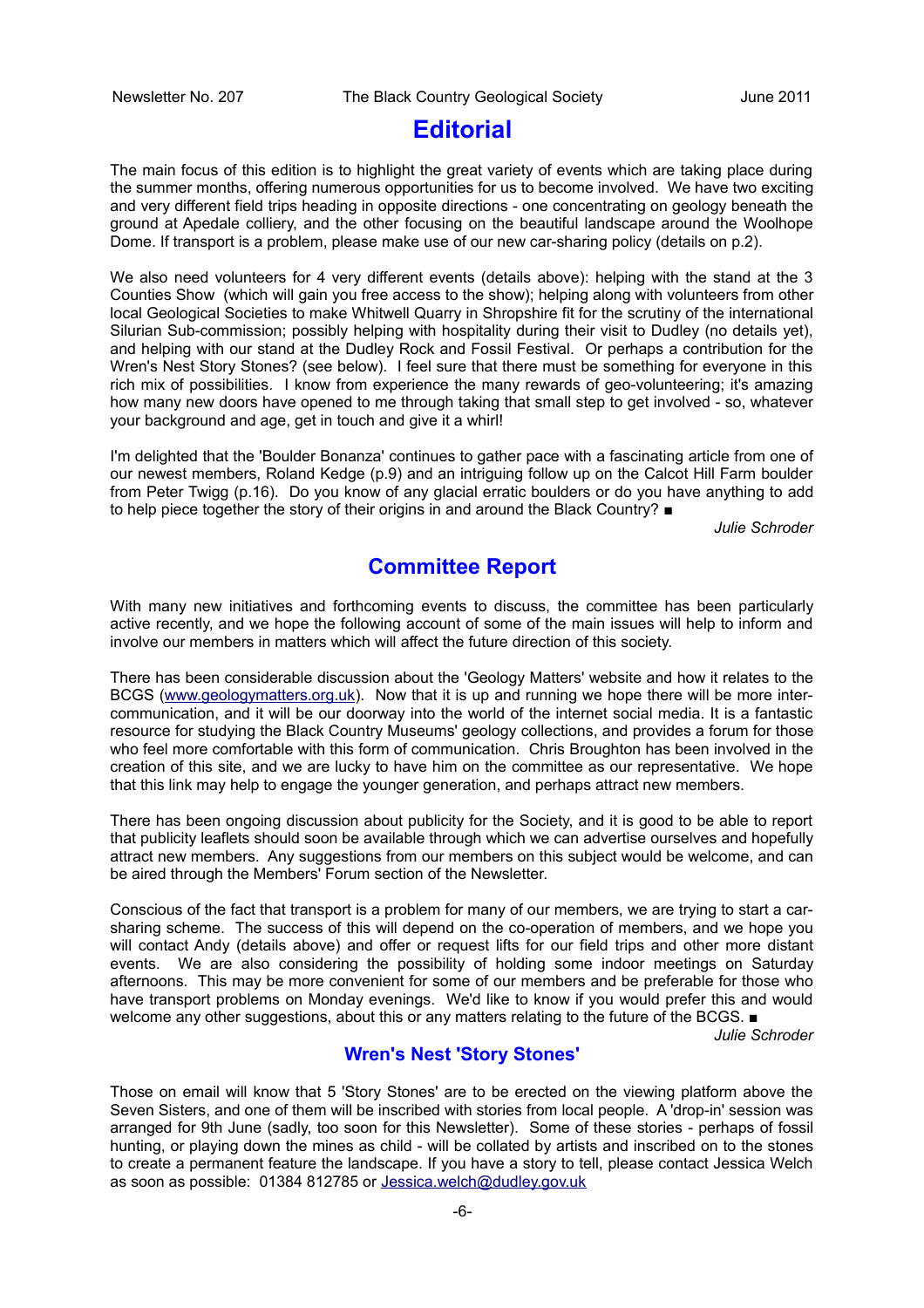# **The Dudley Bug**

### **Welcome**

It's been a busy few months since the last issue of 'The Dudley Bug'. There's been another volcanic eruption in Iceland, several holidays and lots of hard work too. So this time round we are providing a quick guide to bugs and pollen and the techniques used for dating them. For those jetting off in the next few months we hope you have a wonderful summer. And if you are anything like us, you can't help but look at the rocks at your holiday destination!

*Ali and Chris*



### **Bugs and Pollen**

Pollen has been used as a proxy since the 1920's due to its high preservation rate in anoxic peat, lake sediments and soils. The global distribution helps to correlate areas on a continental scale. The diameter of larger pollen grains reaches around 80 -100um, but is dominantly about 25 - 35um. When extracted as a stratified core, they can indicate the vegetation history throughout the Quaternary.

Radiometric dating techniques use exponentially decaying naturally occurring stable isotopes, such as  $14$ C,  $210$ Pb and  $40$ Ar. Radiocarbon dating can provide absolute dating to between 80,000 years BP and 100,000 years BP. Dendrochronology can provide absolute dating to about 1000 years by counting tree rings.

Uplift has a large effect on regional temperatures. Post-glacial isostatic uplift is significant in high latitudes, for example there has been around 300 metres of uplift around the Baltic Sea. The temperature gradient is -0.6ºC/100m; this is variable seasonally and spatially. This calibration is still underused but is increasing in importance in affected areas.

Holocene sea levels and coastal palaeoenvironments can be interpreted using pollen from intertidal sediments. This however can be difficult due to the number of transportation factors which affect the grains, such as the reworking of the sediments. In Poole Harbour, coniferous tree pollen such as Pinus and many salt marsh plants like Phragmites communis are well preserved. The type of vegetation can indicate its proximity to the coast, and therefore sea levels in the Holocene. When used with the marine foraminifera microfossils they can provide an accurate picture of sea level transgression through the late Holocene.

### **Palaeoclimate Reconstruction from Beetles**



An effective way of reconstructing Quaternary palaeoenvironments is to investigate the range and distribution of beetle populations. The most commonly used species to reconstruct Pleistocene climates are the Coleoptera beetles. There are 300,000 known species of this beetle. They are suited to this method of dating because they are a varied group with distinct tolerance ranges. Beetles are extremely abundant as they comprise over a third of insect species. The high preservation rates allow them to be identified as belonging to a living species. Beetles are very well preserved due to their hard chitinous teguments. When found within anoxic soft sediments they can be easily identified to species level. The male genitalia are often used to correlate beetle remains as far back as the early Quaternary compared to modern equivalents. This indicates that there has been highly stable morphology of beetles for the past 70 million years. There has been little evolutionary change of insect species on the continental masses.

The beetles provide an accurate indication of temperatures, and therefore reflect the thermal climate of each hemisphere. The temperature ranges between summer and winter can be deduced by studying the fossil species assemblages. Beetles are extremely sensitive to temperature change, for example in the Netherlands beetles have responded to climate change since 1890, ie within decades.

Beetle populations can indicate palaeoclimate using the mutual climatic range (MCR) method. The theory for this technique is: assuming that present day climatic tolerances for a beetle species are known, then fossils of that same species indicate a palaeoclimate within the same tolerance range. ►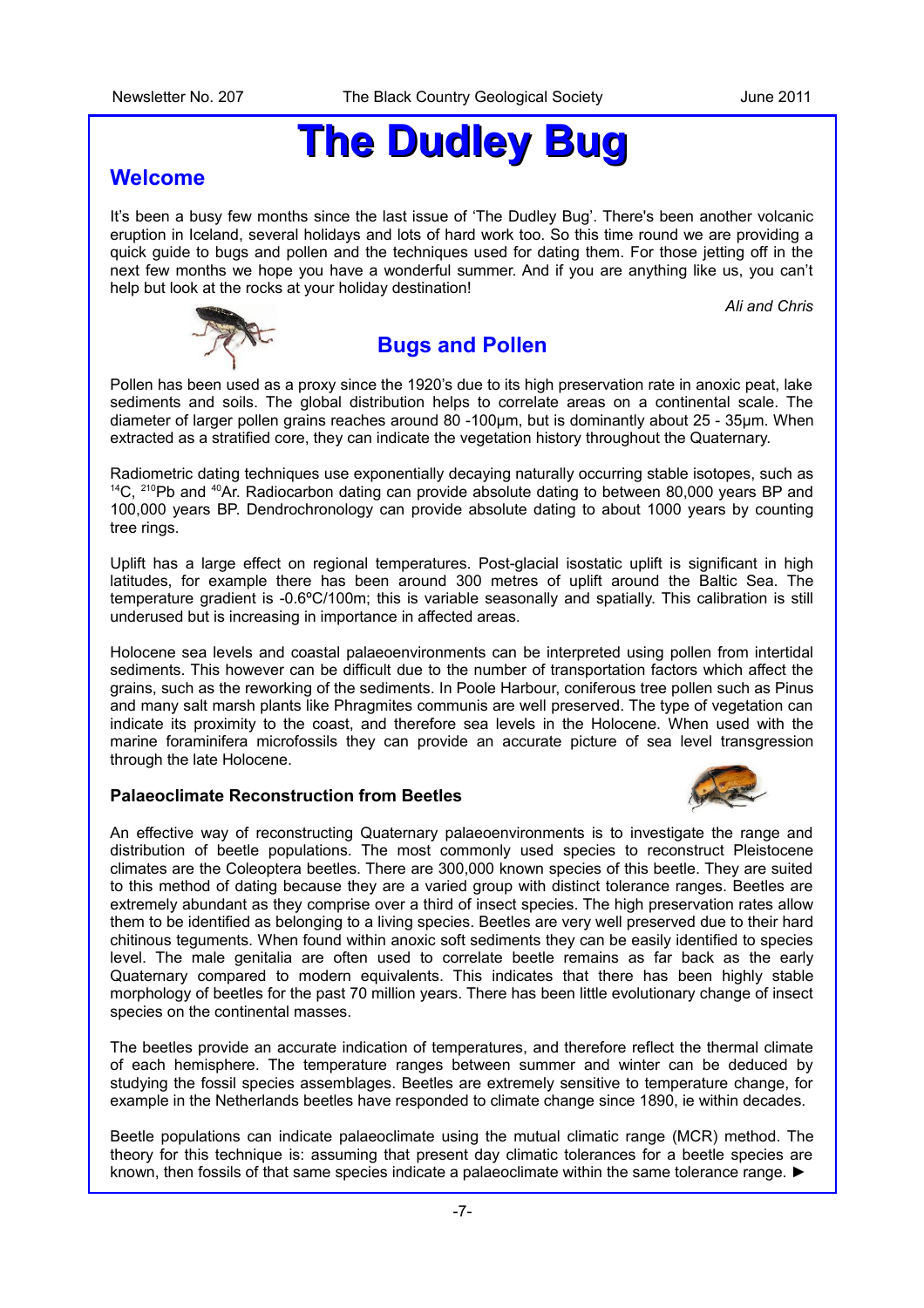Data provided by beetles include the warmth of the summer and temperature range between summer and winter. Where a majority of the coexisting species lie is the mutual climatic range. The accuracy can be tested using living communities of Coleoptera; in most cases there is excellent agreement between them. An example of this is seen in major rapid warming periods around 13,000 years BP, and also around10,000 years BP with cooling in-between. The warming is associated with a northward migration of Southern Mediterranean beetle species. In this example the climate is estimated to have average temperatures up to 18ºC, annually ranging between 9ºC and 30ºC. Precision varies for the radiocarbon dating of beetle remains from  $\pm 45$  to  $\pm 325$  years with an average of  $\pm 120$  years.

Evidence collected from beetle remains assisted with reproduction of temperatures from the Pleniglacial dated at 22,000 to 18,000 years BP. During the glaciation, summer temperatures have been interpreted as less than 10ºC and below -16ºC through the winter months. Controversially there is an argument that radiocarbon dated fauna indicate much warmer winters during the glacial maximum in the UK about 20,000 years BP. This argument is supported by an increase in snowfall.

At La Grande Pile in France, a 20 metre deep core was taken, supplying pollen and beetle proxy data. The remains contained a continuous record from the present to about 130,000 years ago. The results showed consecutive vegetation changes with a high beetle biodiversity. 394 beetle taxa were identified with 5 diversity peaks throughout Quaternary Stratigraphy. These are likely to correlate with the interglacial periods. They suggest the earliest sediments were deposited in a climate about 2ºC warmer than present during the Ipswichian, followed by a dramatic cooling from 100,000 years BP. Cooling was possibly by up to 10ºC in the early Devensian. The remainder of the core displays three interstadials including the Holocene, and two glaciations. The overall Northwest European trend shows an abrupt warming around 13,000 years ago. Global temperatures rose by up to 1ºC per decade to a total of 7ºC in the summer months. The winter months may have warmed by up to 20ºC. The warming phase can loosely be synchronised with the GRIP ice core record around 14ka BP, followed by a cooling trend until 12,000 years ago, significantly affecting terrestrial biota. This cooling was not the start of the Younger Dryas as previously thought. It was followed by a short, sharp warming recorded in the GRIP ice cores. This event is not evident in much of the terrestrial proxies, possibly due to the ecosystems lag in response time. The brief warming was too short for the ecosystem to recover from, before cooling of the Younger Dryas affected the Northern Hemisphere.

### **Conflicting data**



At Quinton, near Birmingham a selection of fossiliferous sediments have yielded beetle and pollen proxies spanning an interglacial period dated as Holsteinian. The lower assemblages contain Hydraena riparia and Riolus beetles to name a few. The significance of these is because they thrive near fresh running water suggesting a climate warmer than present, with standing water becoming more common in the upper sequence. Both proxies match well at the onset of the Wolstonian Glaciation around 195,000 years ago, but do not completely match during the Devensian. The beetle spectrum implies the presence of an intense but sudden cold phase during the 40,000 to 25,000 years ago interglacial. The cold phase has been named the Quinton Cold Interlude. This cooling dropped the warmest month temperatures by at least 5°C and coldest month by 10°C to conditions similar to present day Siberia. A return to a more temperate thermal climate followed. Evidence for this event is due to the presence of D. arctica, which is a circumpolar species. Other species found during this period are today seen in alpine areas and high latitudes. A number of warm climate species were also recovered and are thought to have been deposited following a period of post-depositional disruption.

The pollen data collected does not support the Quinton Cold Interlude, as there is little response to any cooling that may have occurred. Abies is a temperate plant which is present throughout the proposed Quinton Cold Interlude, arguing that there was little climate change. This is supported by the presence of Mediterranean beetle species P. oxyurus dependant on Abies, which may only be present due to the lag response time of the Abies plant species. The main supporting evidence for the cold phase is the disappearance of P. oxyurus in the upper sequence while Abies continues to thrive. Therefore it is highly unlikely that the departure of P. oxyurus from the record is due to loss of its host plant, and is probably the result of thermal climate change. ■

*(The beetles are by Nicholas Caffarilla, Wikimedia Commons.)*

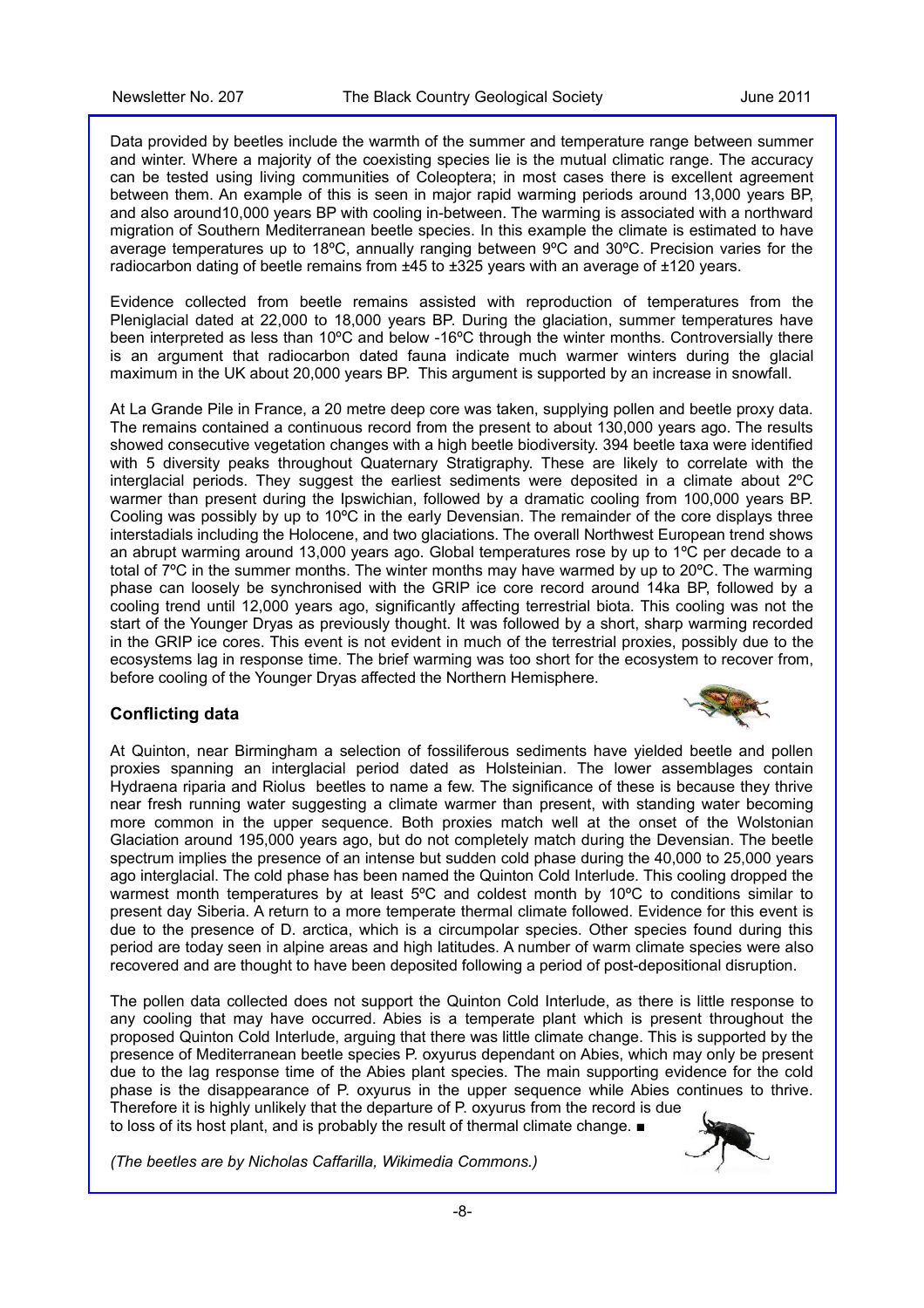### **More Glacial Erratics in the Birmingham Area**

Map References are to OS First Series Sheet 139.

Julie Schroder's welcome article concerning the Birmingham glacial erratics (Newsletter No. 206) prompts me to share with readers information I have been gathering over several years on the same subject. As a new BCGS member I should perhaps explain that I have no scientific background and my interest in geology largely lies in its thought provoking power. For me the Birmingham erratic boulders do this magnificently.



*Glacial Erratic in Cotteridge Park*

Most of the boulders are in south Birmingham but I have come across them under Barr Beacon, in an allotment plot in Erdington, at Quinton and Yardley. I understand that a glacial erratic can be any size of stone so long as it is an ice-carried intruder on the bedrock where it is found. I am aware that not all intruder stones are ice-carried and I accuse landscaping companies for any confusion on my part. My attention, however, has been confined to substantial rocks weighing anything from half a hundred weight to several tons. They are shaped from partly rounded, to well rounded, to slabs and blocks, seemingly untouched by their slow and lengthy journey. Some of them have thumb size holes on the surface.

I understand that nearly all of the Birmingham erratics, as distinct from the Wolverhampton variety, have been brought by an ice advance from their home in North Wales and that they are of volcanic composition. I have also come across large boulders well south of the city boundary: outside the entrance to Bromsgrove Cemetery, in the glacial spreads south of Tardebigge, in the Illey valley and at Frankley.

Julie Schroder has delightfully described the four 'iconic' boulders of Birmingham at Northfield, Cannon Hill Park, Blakesley Hall and Hockley, but notes that only the latter has a plaque to inform passers by what it is. This is a sad state of affairs and needs redressing. My own attempts to alert council officials to the significance of glacial boulders has not borne fruit so far. Apart from these better known glacial boulders there are others, some hidden away, all over south Birmingham in parks, public open spaces, cemeteries, church yards and on golf courses; there for the seeing if you have eyes to see, but more often than not people pass without a second glance.

The boulder in Hole Lane, Northfield, is the only one I have found in a front garden (OS 032802). The small one in Church Road, Northfield, outside the Institute lies unnoticed by the pavement (OS 023797). I think it is an erratic! The one at the entrance to Hole Farm, Woodgate Valley (OS 993831) is painted white. A boulder in Selly Oak Park (OS 037826) is the only truly vandalized one I have found - it has been split in two by an iron spike. Also in Selly Oak Park view the massive 6' x 4' x 7' block stationed just above the canal cut (OS 039827). To see a great collection of boulders go to Cotteridge Park (OS 051802), and to nearby Bournville Lane (OS 050810). At Barn Piece, just south of Four Dwellings School, Quinton (OS 039827) admire the great 9' x 4' x 5' rock set on a plinth but without any descriptive panel.



*Mounted, but unlabelled at Barn Piece, Quinton*

The boulders so far described lie on the surface of the ground and have probably been moved to their present position by human hand. However, I have found two boulders in situ, set well into the ground so that only the top surface is visible. The one at Shenley Pool (OS 030820), was about to be covered by the silt being removed by digger from the adjacent pool and I persuaded the foreman of the project to dig it out. It now stands beside the pool, hopefully immovably, two ton heavy. The other boulder lies on the eastern flanks of Frankley Beeches Hill (OS 002797), with just its surface exposed, under an oak tree beside a dried up water course. I think few people know it is there. The farmer allowed me to excavate around it and I dug down three feet but the surface went on, down and down. ►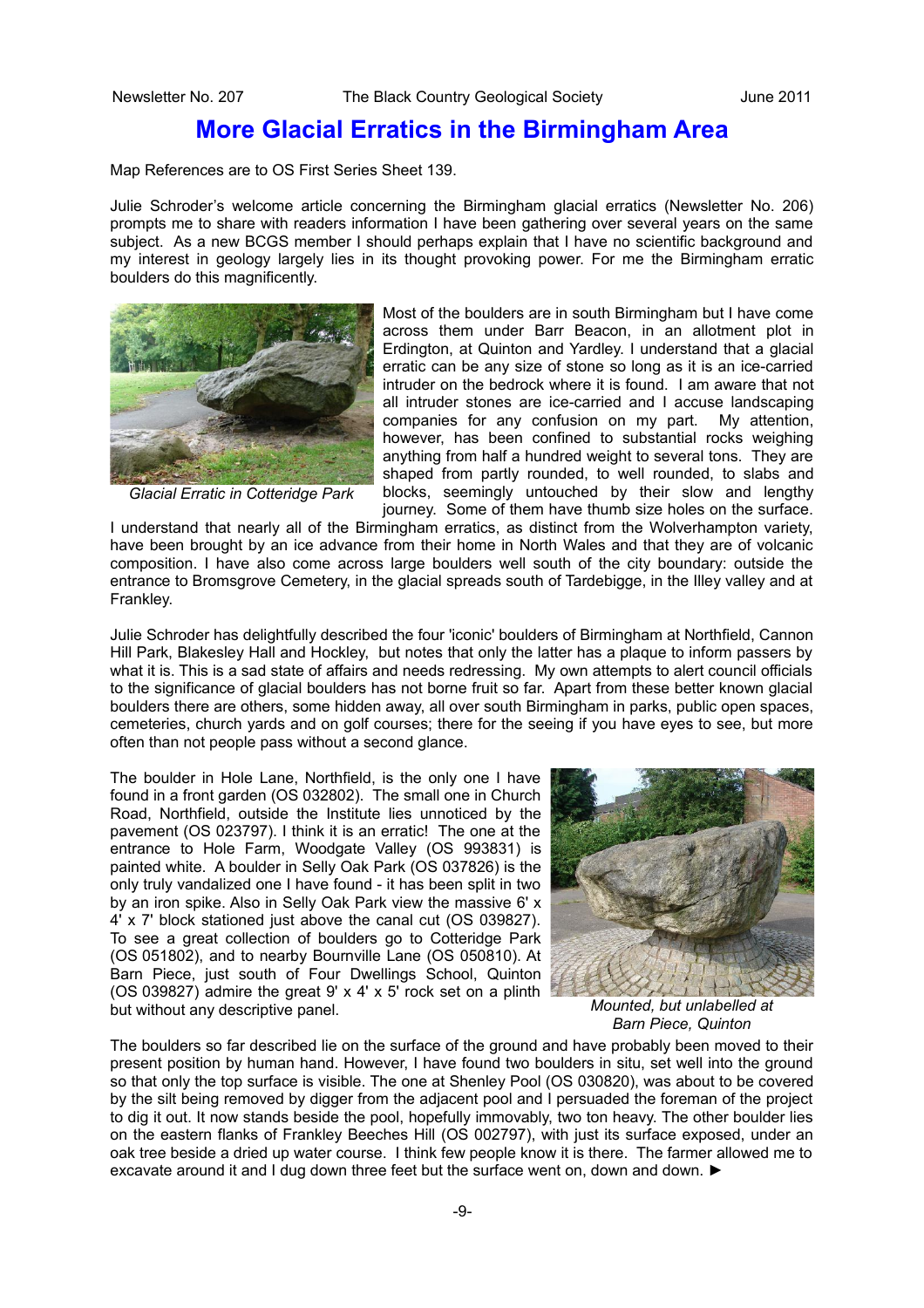None of the boulders I have mentioned in the above excursion are currently given any public recognition, yet many of them are referred to over a hundred years ago by self taught geologists, who expressed great excitement at their discoveries. The best account of these discoveries is contained in W. Jerome Harrison's "Bibliography of Midland Glaciology" (Proceedings of Birmingham Natural History and Philosophical Society, 1894 Vol 1X). In his article, Harrison reviews the relevant literature of discoveries going back to the early 19th Century. Of great interest is the inclusion of material from the reports of the Erratic Blocks Committee of the British Association who in 1872 appointed the Rev. H W Crosskey to be its Secretary. He was a Birmingham based Minister of the Church of the Messiah and so the Midland area is well covered by the annual reports of the committee until his death in 1893. It is interesting that belief in the great flood deposition of these boulders, of the agency of stupendous subsidences and marine transgressions, is sustained well into the last third of the century by H W Crosskey, C J Woodward and D Mackintosh. Dr Crosskey, writing to the Daily Post, 4th May 1875 referring to the Cannon Hill Boulder, refers to "the ages that have elapsed since it was dropped by the iceberg into the depths of the Midland Sea ...".

One delightful reference to glacial boulders occurs in the 1875 Bristol Report of the Committee: "A group of felspathic boulders has been discovered between Northfield and Kings Norton just above the letter 'd' of the name Northfield on the Ordnance Map." (OS One inch, Sheet 72, revised 1912). Today, this precise location is exactly where the boulders are to be found in front of the Masefield Square Community Hall (OS 034795). The 1876 Glasgow Committee Report refers to the boulder at Hole Farm, Woodgate Valley in these terms: "a compact almost hornstone like matrix containing distinct included fragments and porphyritic felspar crystals".



*The Masefield Square Boulders*

However, to my mind the greatest debt for raising the public profile of the South Birmingham boulders is owed to Louis Barrow FGS, Chief Engineer at Cadbury's in the early 20th Century, who preserved intact numerous boulders uncovered during site excavations at the works. Without his fascinated intervention the boulders would probably have been either reburied, being in the way, or smashed for



*Lapworth and the Birmingham University boulder Lapworth Museum collection, with permission*

road stone. Louis Barrow's university tutor had been Professor Lapworth and every time a large stone was revealed, (he had instructed his workmen to report all such finds to him) he invited the Professor to inspect and give an opinion. All these events are recorded in issues of the Cadbury Works Magazine of the period. There is a very large boulder on the campus of Birmingham University at Edgbaston (OS 049834) and there exists a wonderful photograph of Professor Lapworth sitting beside it at the time it was discovered. The stone is still there, but obscurely positioned, and may be moved so as to give it more prominence.

I suppose that residents of South Birmingham generally have no inkling of the ice sheets that buried their area so relatively recently. They pass the great boulders that lie around without a second glance. Many, I think would be interested to know the truth about them. I asked some of the people who use the Masefield Square Community Centre about the boulders outside and the suggestion made was the one commonly but incredibly made, that they were from outer space. I think there is folk lore along these lines still held by many people. What a pity the ice which brought the south Birmingham boulders was not the ice which brought the Wolverhampton boulders. There is such a disappointing age gap between the two ice advances. For me, to think that the boulder clay of my garden in south Birmingham was deposited only a few tens of thousand of years ago, would be cause for both sober thought and wonder but alas, I understand it was left half a million years ago - which reduces its impact on my thoughts and feelings. ■

*Roland Kedge*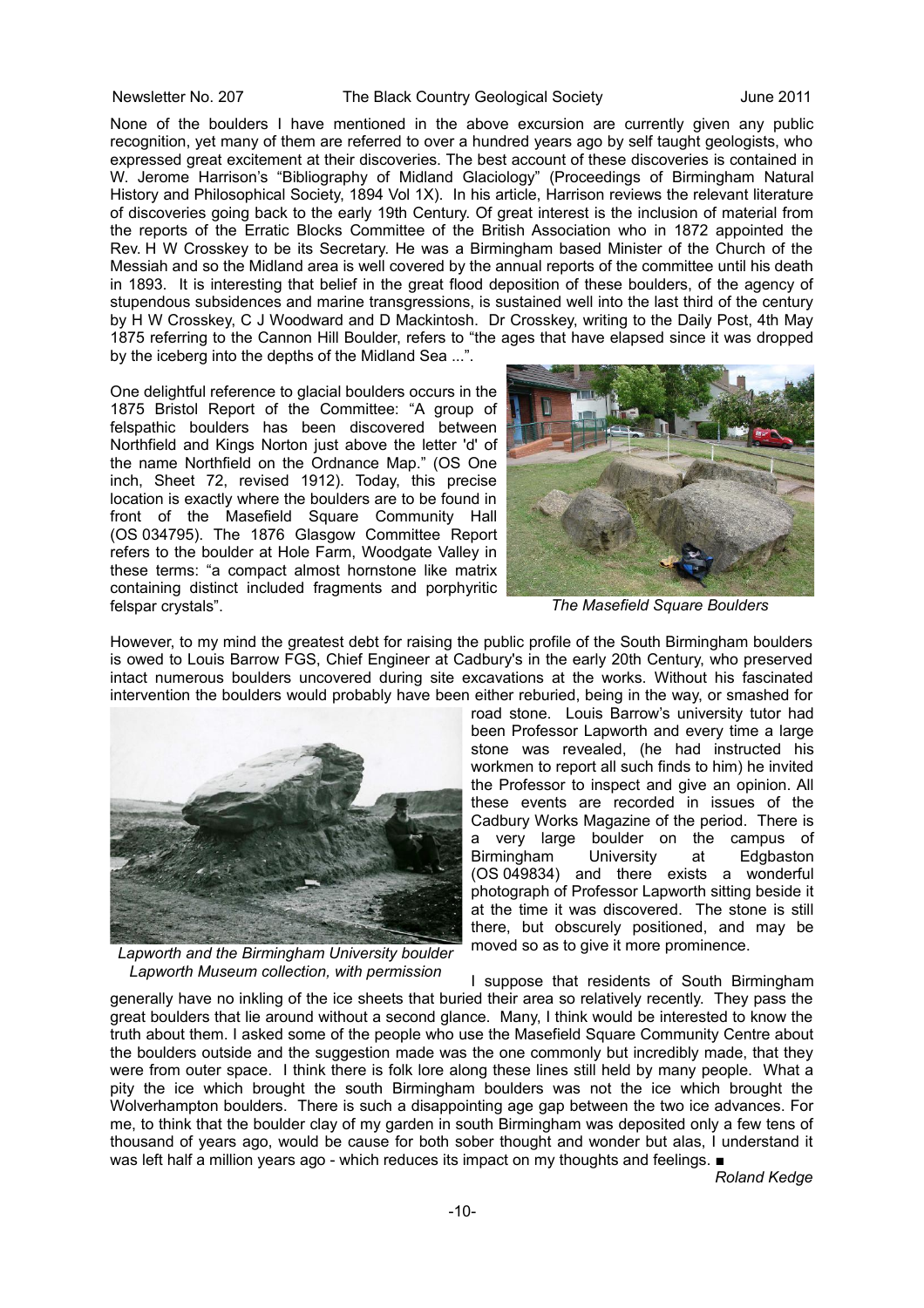### **Field Meeting Report**

#### **Sunday 13th March 2011: Erasmus Darwin House.** Led by Tom Hobbs, Erasmus Darwin House.

We met at Erasmus Darwin House (EDH), for 12:00 pm. It is a Medieval timber-frame building, which Erasmus altered and extended during his years there. He added an impressive Palladian frontage and a wooden bridge over a ditch at the front of the house. EDH is located on Beacon Street, Lichfield, opposite the imposing sandstone structure of Lichfield Cathedral. Our guide was Tom Hobbs who, after greeting us at the reception provided a PowerPoint presentation about Erasmus Darwin and his role in geology.

Erasmus Darwin (ED), the youngest son of four, was born to a wealthy lawyer, Robert Darwin, at Elston Hall, near Newark, Nottinghamshire on the 12th December 1731. His father's discovery of a fossil reptile, possibly a Plesiosaur which he gave to the Royal Society, may have sparked Erasmus' interest in geology. Erasmus showed an interest in mechanics and botany at school and went on to study medicine at St John's College, Cambridge and Edinburgh. His university notes featured a lot of fossils and the animal kingdom.



After establishing an unsuccessful medical practice in Nottingham, Erasmus moved to Lichfield in 1756. He met and married his first wife, Mary Howard, known as Polly, in 1757 and they moved into EDH in 1758, where they had five children. Their fourth son, also Robert, father of Charles, was born in 1766 and would go on to practice as a doctor in Shrewsbury.

In Lichfield Erasmus became a highly respected physician and influential man becoming known as the greatest polymath of the 18th century. He became a leading poet whose poetry greatly influenced the 1790's romantic poets: Shelley, Coleridge and Wordsworth. He strongly believed in encouraging the education of women and was also a great inventor and scientist with interests covering an astounding array of subjects. His many inventions included a copying machine, a box that could produce words and a horizontal windmill, which he designed and installed for Josiah Wedgwood at his Etruria works in the Potteries. However, for all his inventiveness he never took out a patent, saying he preferred his patients. He never lost his love and interest in the natural world and constructed his own botanic garden at The Abnalls, close to EDH.

Erasmus also developed close working relationships and friendships with the likes of Matthew Boulton, James Watt and John Whitehurst. Together they founded the Lunar Society in 1765 and held meetings at EDH and Boulton's House in Soho, Birmingham.

After Polly died in 1770 a governess, Mary Parker, was hired to look after Robert. By late 1771 Erasmus and Mary had formed a relationship and had two illegitimate daughters. By 1783 Erasmus had met and married Elizabeth Pole, with whom he had seven children, and they moved from EDH to a house in Derby where Erasmus lived for the remainder of his life. He died on 18th April 1802, seven years before the birth of his famous grandson upon whom he would have major influence.

#### **Erasmus Darwin's Contribution to Science and Geology.**

ED's friendship with Wedgwood and John Whitehurst spurred on Erasmus' geological interests and 1767 became known as Erasmus' year of geology. During the 1750's Wedgwood and Boulton collaborated with James Brindley to develop a canal network through the Midlands to boost trade. In the early 1760s Wedgwood wanted to develop and extend the Grand Union Trunk Canal to Liverpool and connect the River Mersey with the River Trent. With help from Erasmus this project commenced in 1766, which prompted him to write two essays on inland waterways which he sent to Wedgwood. Spotting Erasmus' growing interest in rocks and fossils, Wedgwood sent him a box of fossil bones and plants from the Harecastle Tunnel, which Erasmus could not identify. Erasmus consequently wrote to John Whitehurst in 1767 joking that the bones belonged to a Patagonian ox and asked if he could identify what strata they came from. ►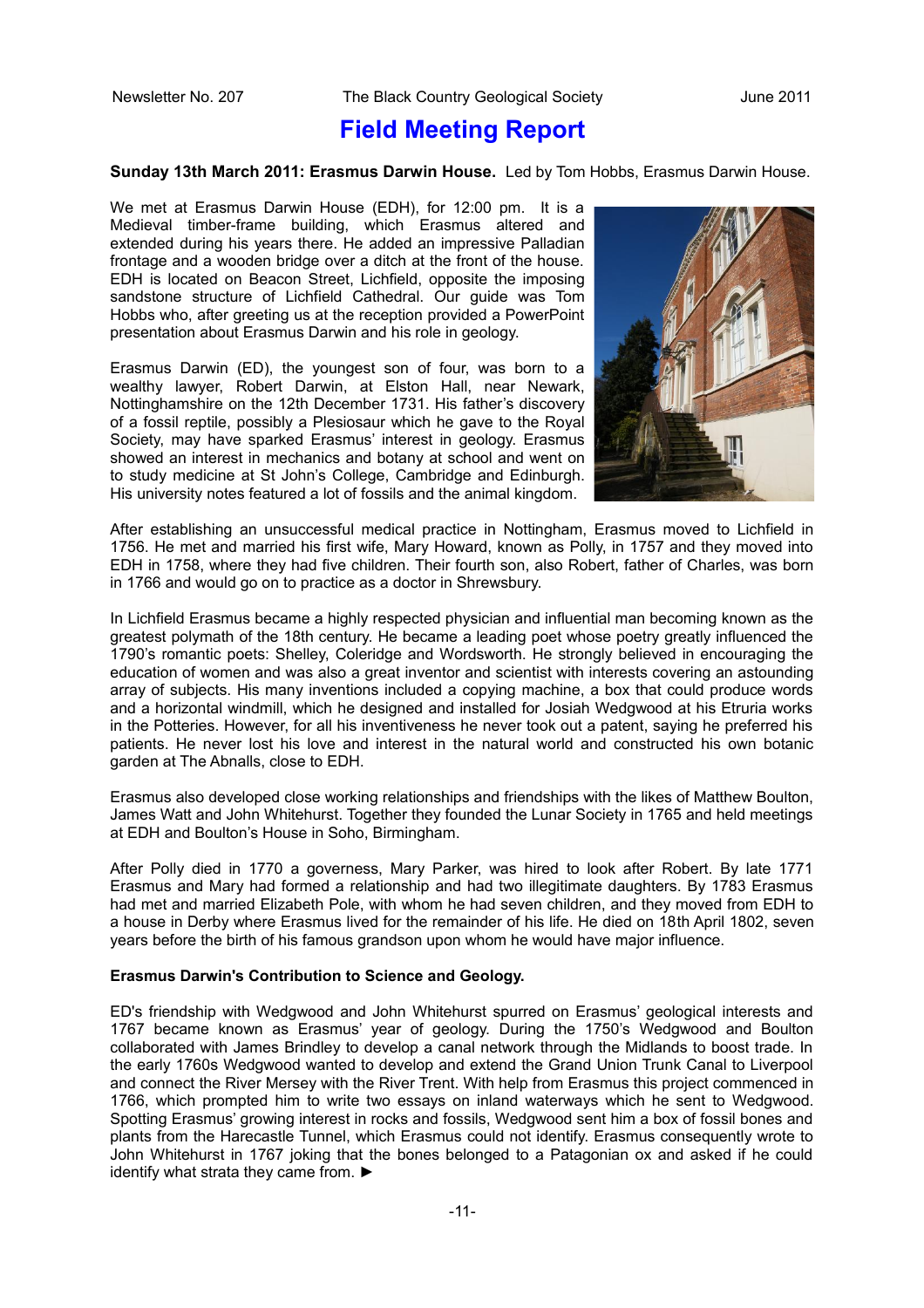John Whitehurst was a watchmaker from Congleton who spent much of his time exploring the mines and caves of Derbyshire. He gained his geological knowledge from mining and canal building and made substantial contributions to geology describing long extinct fossil sea creatures and speculating on the formation and age of the earth and the idea of stratigraphy. In 1778 Whitehurst published '*An Inquiry into the Original State and* t*he Formation of the Earth'.* However like many from this time he had great problems reconciling geology and his faith.

Erasmus learnt much about the developing subject of geology, in particular stratigraphy, from Whitehurst. He realised that the fossils Wedgwood had sent him came from distinct stratigraphic horizons such as glacial till and the Coal Measures. Putting this evidence together Erasmus realised that over time animals change, or evolve. He wrote several texts on plants and the natural world including 'Economy of Vegetation' (1791), 'Zoonomia' (1794-1796), 'Phytologia' (1800) and numerous

poems including 'The Temple of Nature' (1803), in which he vividly described the creation of the Universe and the development of life through evolution:

*"Organic Life beneath the shoreless waves Was born and nurs'd in Ocean's pearly caves; First forms minute, unseen by spheric glass, Move on the mud, or pierce the watery mass; These, as successive generations bloom, New powers acquire, and larger limbs assume; Whence countless groups of vegetation spring, And breathing realms of fin, and feet, and wing".*



In 'Economy of Vegetation' Erasmus steered a middle course between the Neptunist and Vulcanist views of

the time. He speculated on the processes forming limestone, coal and oil, and also included a diagram showing a reconstruction of the form of the Earth. However, during his lifetime, Erasmus published little on his evolution idea through fear of the affect it might have on his reputation as a physician.

Several members of the Lunar Society had an interest in geology. So, like Matthew Boulton, did they all have private collections? Matthew Boulton's collection now resides at the Lapworth Museum. But what happened to the specimens sent to Erasmus by Wedgwood? Surely a geologist like Whitehurst would have compiled his own collection. No doubt they are, hopefully, residing in the dusty vaults of a museum somewhere.

I would like to thank Tom and the staff of Erasmus Darwin House for a fascinating visit. More information can be found at their website [www.erasmusdarwin.org](http://www.erasmusdarwin.org/) and from numerous books including: '*The Collected Letters of Erasmus Darwin'* and *'The Lunar Men'*, by Jenny Uglow. *(See also 'The Lunar Society', below. Ed.) ■*

*Andy Harrison*

### **Information for members**

From time to time, the Society is emailed copies of other geological societies' newsletters. If you would like to be emailed a copy when they are available please email the Newsletter Editor at the address below. You may, of course, ask to be removed from the list of recipients at any time.

### **The Lunar Society**

In 2009 (Newsletters 193 & 194 'Some Thoughts on Darwin'), I referred to some of the best known members of this unique 18th century, West Midlands society made up of industrialists, doctors, experimenters, intellectuals, scientists and thinkers. This loose association met on the night of the full moon once a month, the moonlight facilitating their travel. It appears to have originated from the initiative of Erasmus Darwin, maybe as a result of Erasmus' friendship with Benjamin Franklin who had founded a similar society in 1743, the 'American Philosophical Society' in Philadelphia, then in the British Colonies of North America. ►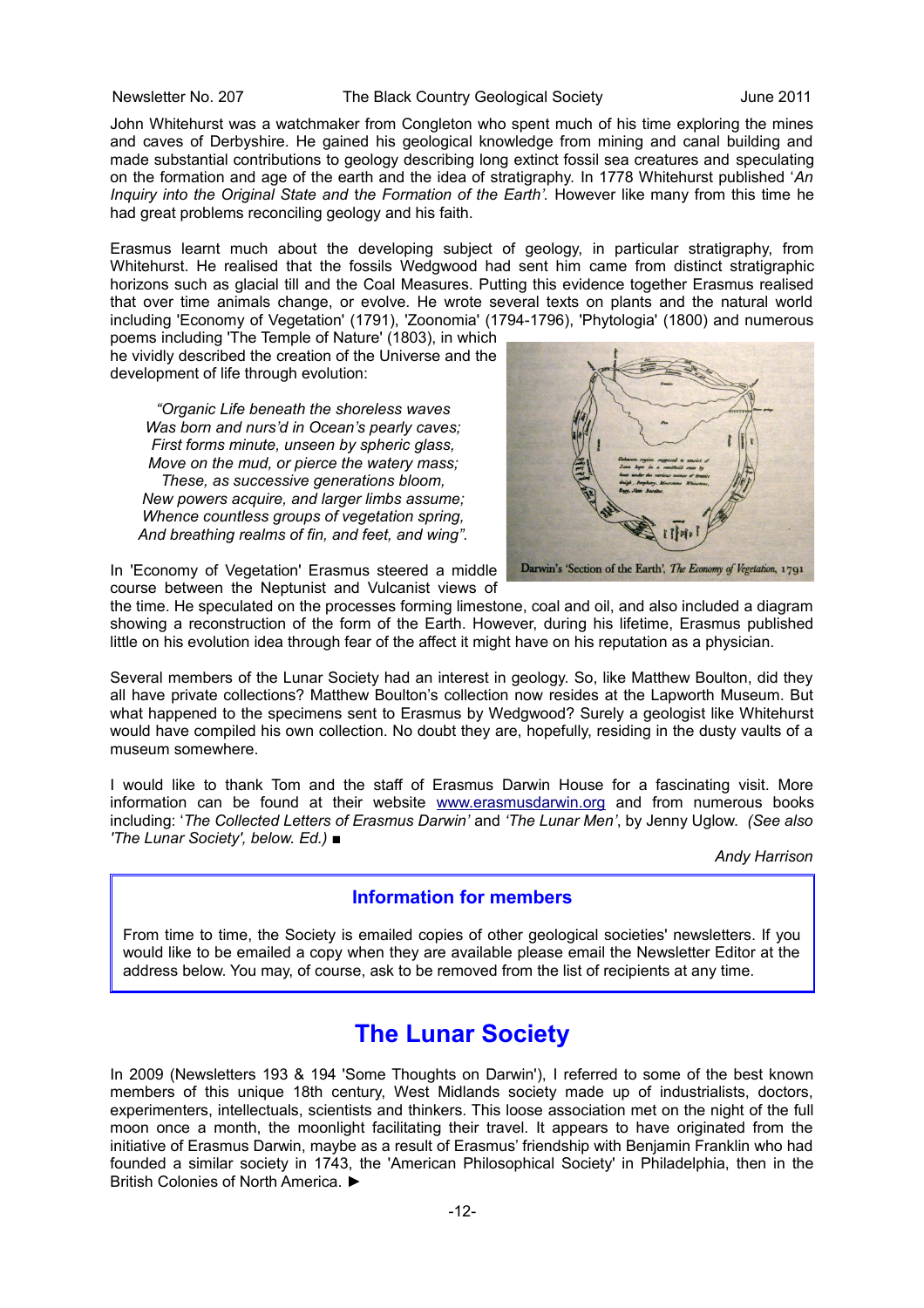Erasmus Darwin's house in Lichfield was the usual venue. Matthew Boulton's home, Soho House in Handsworth and Josiah Wedgwood's home, Etruria Hall, Stoke on Trent were alternative venues. Other members were: Joseph Priestley, William Small, William Withering, James Keir, William Murdoch, Richard Lovell Edgeworth, John Whitehurst, Dr. John Bridge, William Strutt, Dr. John Pigot, Thomas Day, and Samuel Galton, whose house was also one of their venues.

One of the difficulties in studying this fascinating group is their decision not to keep minutes of their meetings, and not even a list of members. Although the membership fluctuated, it seems that there were



*Etruria Hall, Wikimedia Commons, © Steven Birks*

never more than fourteen at any one time. It is difficult to assess the importance of the society; its members had very diverse interests, producing much original and pioneering work and I think it would be fair to say that the Lunar Society underpinned the intellectual, industrial and scientific progress of the Age of Enlightenment in the 18th and 19th centuries, even though it only lasted about 70 years. In this article I have featured three of the less well-known members of the Lunar Society.

#### **William Small**



It is thought that William Small introduced many members to the group. He was interested in engineering, chemistry and metallurgy, and was regarded as one of the best contributors to the Society's debates. He was a Scot, born in Aberdeen where he attended the Marischal College. In 1758 he was appointed Professor of Natural Philosophy at The College of William and Mary, Jamesburg, Virginia, (still a leading American university), where he taught the young Thomas Jefferson, who was the main author of the American Constitution, and President of the United States in 1801. Jefferson wrote the following tribute to William Small in his autobiography (1821):

*"It was my great good fortune and what probably fixed the destinies of my life that Dr Wm Small of Scotland was then professor of Mathematics, a man profound in most of the useful branches of science, with a happy talent of communication, correct and gentlemanly manners & an enlarged and liberal mind. He most happily for me, soon became attached to me & made me his daily companion when not engaged in the school; and from his conversation I got my first views of the expansion of science & the system of things in which we are placed."*

Small came to the West Midlands in 1765 with a letter of introduction from Benjamin Franklin to Matthew Boulton. Following Boulton's advice, he started a medical practice in a house shared with Dr. John Ash in Temple Row, Birmingham. The site of this house is now marked by a blue plaque in the entrance to the House of Fraser store. Smith was by all accounts very civic minded and was instrumental in the creation of the General Hospital. He died in 1775 at the age of only 45 after a long illness which was thought to have been malaria, caught during his sojourn in Virginia.

#### **William Withering**

William Withering was born in Wellington, Shropshire, in 1741. He studied at Edinburgh Medical School. Following the death of William Small, Matthew Boulton invited him to become a member of the Lunar Society. He was reputedly a rather shy, pedantic man with a "tendency to irascibility", but his diligence and ability resulted in his appointment as the chief doctor in Birmingham General Hospital, and this brought him sufficient wealth to build a large house in Union Street in Birmingham, now demolished. He also purchased a lease on Edgbaston Hall which is now Edgbaston Golf Clubhouse.

In 1776 he published a treatise on all the vegetables grown in Great Britain, using the Linnaean system of plant classification. His opus magnum was a larger treatise on British plants published in 1787. This impressed Erasmus Darwin, despite the long cumbersome title which apparently took up nine lines! A further volume was published in 1792. ►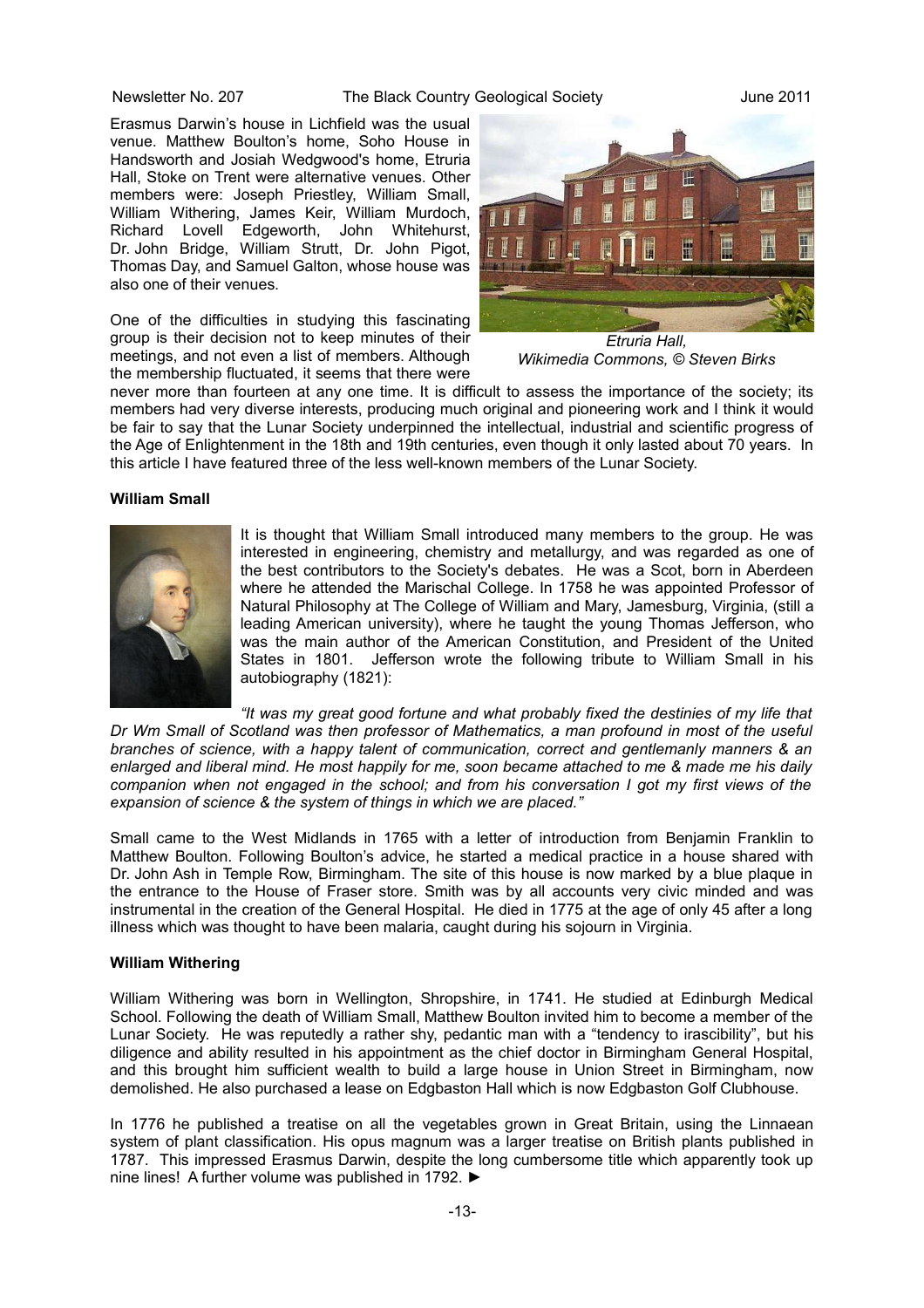Withering adopted a new scientific approach to medicine and was a pioneer in examining folk remedies to ascertain their validity. He published his findings in 1785. His greatest claim to fame, however, was his diligent work on the foxglove, digitalis. He worked out a safe dosage for its application for dropsy, despite not being aware that this condition was a symptom of heart disease. The plant had been known since ancient times and its dangers were well known, causing purging and vomiting if taken in excess.

His friendship with Joseph Priestley (discoverer of oxygen and fizzy drinks), apparently encouraged his interest in chemistry and mineralogy. He was the first to study the chemical composition of the rocks making up the Rowley Hills, the 'Rowley rag', an ancient dolerite lopolith. He described the dolerite as "a highly fractured, brown-coloured stone." In fact this dark blue stone does weather to a lightish- brown colour.

We know that he read a couple of papers on mineralogy to the



Royal Society, and he had a mineral, 'Witherite' named after him in 1790. It is white, colourless, or tinged with yellow, brown or green, formed in low temperature hydrothermal veins, and found by Withering in Alston Moor, Cumberland. It is found fairly widely in places such as Illinois and California, France and Turkmenistan. It is a carbonate:  $BACO<sub>3</sub>$ , hardness 3-3.5, white streak, fracture uneven and brittle, vitreous lustre and specific gravity 4.3. It is a source of barium for use in making specialised glass. Withering died in 1799 after a long illness.

#### **James Keir**



James Keir was born in Edinburgh in 1735, and later studied medicine at Edinburgh University. He joined the army, rising to the rank of Captain by the time he resigned in 1768. He then moved to West Bromwich and before long was involved with the Lunar Society. It was at this point that he met Joseph Priestley and helped him with his experiments. However, at this time Priestley was still a staunch supporter of the 'phlogiston' idea. Eventually Keir rejected this after Erasmus Darwin realised that the 'French Heresy' of Lavoisier in which 'dephlogistecated' air was called oxygen and phlogiston declared not to exist, was correct.

Keir ventured into industry and co-established a glass making business in Stourbridge in 1771. He also started up the Tipton Chemical Works in 1778 making alkali from the sulphates of potash and soda. The alkali made there was particularly suitable for the manufacture of soap, and before long the Tipton works was producing a million pounds weight annually of soap, making

Keir a rich man. He was also a partner in the successful Tividale Colliery. James Keir was elected to the Royal Society in 1785 and died in 1820. *(See also the report on Erasmus Darwin House above. Ed.) ■*

*Gordon Hensman*

Please send material for the next Newsletter to: [julieschroder@blueyonder.co.uk](mailto:julieschroder@blueyonder.co.uk)

**42 Billesley Lane, Moseley, Birmingham, B13 9QS.**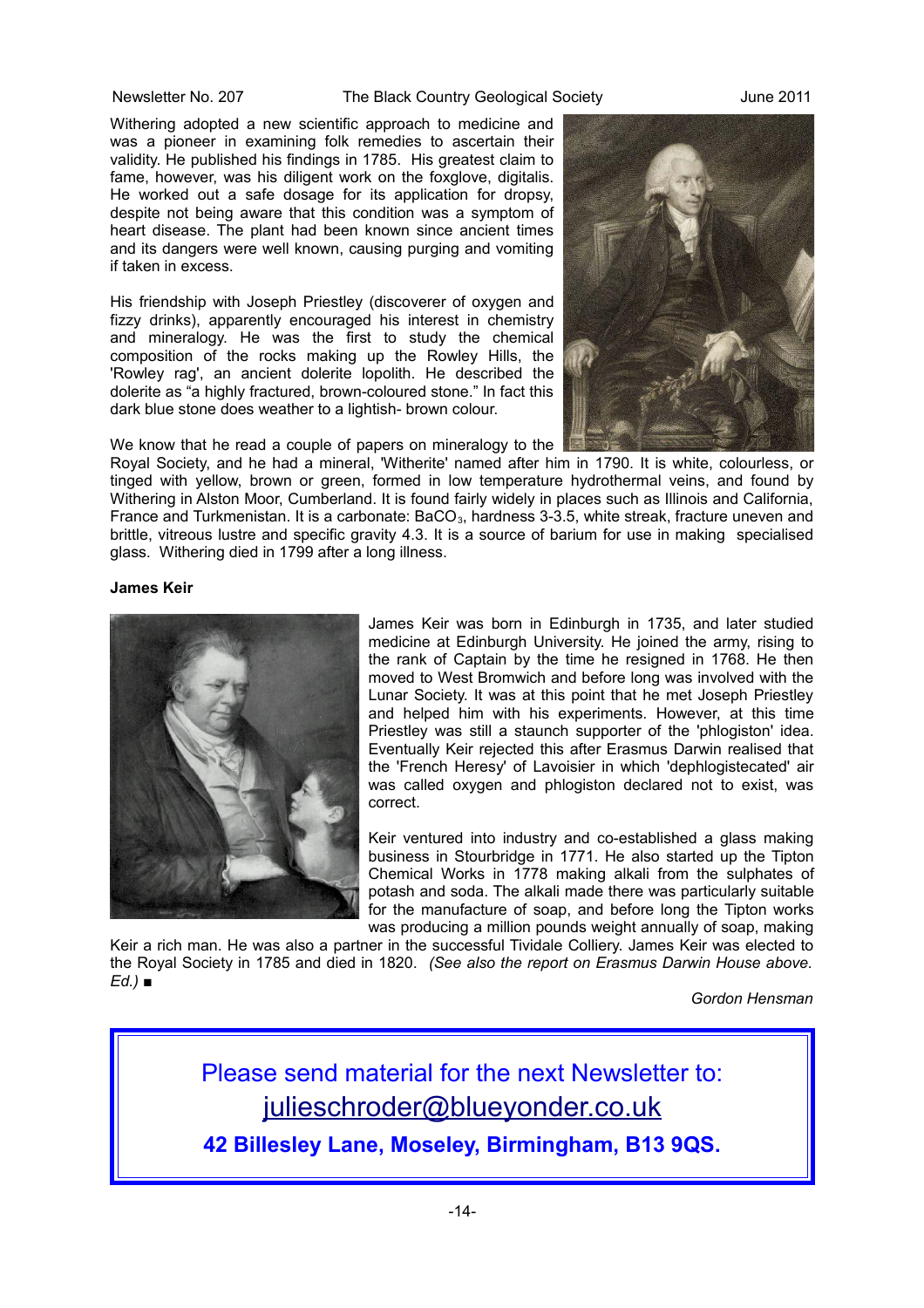### **Geobabble**

Fieldwork is an essential part of geology. 'The best geologist is the one who has seen the most rocks' is a well used saying, and whether you are visiting geological localities as a keen amateur, as in our society, or as part of the training for future professionals, fieldwork is essential. But how has teaching geology in the field changed over the last 60 years?

In the quarry on the west side of the Wren's Nest there is an old sign, on rather a high pole that says in faded lettering, "NO HAMMERS", and it is a common feature when visiting a geological site to find that you are no longer allowed to hammer the rocks. Yet that has not always been the case; you could generally visit anywhere of geological interest and break open rocks with a hammer. I remember being with a university party of geology students, freely using hammers in the Wren's Nest. When you take field parties to sites valuable for teaching, you often notice how good exposures have been abused. You take your group to a corner of the quarry saying that there is a good exposure of ripples/footprints/whatever around the corner, only to find that someone has removed it with hammer and chisel or even jack hammers. Since then SSSIs and protected sites have come into being, and hammering has been restricted.

However, there is another factor concerning the way geology fieldwork is conducted. Up until the 1970s it was generally 'Cooks tour geology', you moved from locality to locality looking at interesting features, the leader explains what it is all about, you hammer around a bit to find samples for your collection, take a few notes and then move on. This was often done using a minibus or coach and although you were seeing lots of different rocks, for many they remained unconnected exposures, if they could remember where they were! Today, parties tend to spend more time at a quarry, looking, measuring and recording; collecting scientific data to be analysed later. Eventually they must make a geological map, always thought of as the ultimate test for a geologist.

Many exposures do not require a hammer. Fossils are often best seen on weathered surfaces; experienced palaeontologists will be looking through the scree rather than trying to prise pieces from rock faces, and it is a good habit to leave fossils and structures in place for the next visitor to see. If you are looking at features in soft sediments as in the Bridgnorth Sandstone, a small trowel is more useful than a hammer so you can clear the weathered surface away. When you come to hard igneous and metamorphic rocks of course, a hammer is essential, simply to get a fresh surface to look at. I wonder if those reading this own a hammer and use it. The professional geologists will, no doubt, but is the trend away from breaking up rocks and more towards looking and recording?

To get myself updated, I contacted some students who are studying for geology degrees at university, and I got varied responses. It seems that the hammer is not used too much in the first year but they need to own their own. As they progress hammering is more common, often depending upon the view of the teacher who may take a view that if teaching requires students to break open rocks to see fresh faces, so be it: ignore any notices. Others have an emphasis on looking and recording. Many teachers emphasise that you can see a great deal on the weathered surface of a rock. Students can be put off hammering if full safety procedures are adopted, i.e. wear goggles and be on your own. The most common practice is to hammer only when necessary, and it seems the male students enjoy vigorous research, hammering where no damage can be caused.

Have the localities visited changed over the years? Graham Worton and I both did geology degrees, Graham a little while ago, myself rather longer. The areas we visited were very similar; Dorset, Pembrokeshire, the Lakes and various other British localities. The furthest we travelled was to Scotland. I did my field mapping in County Durham while Graham went to Derbyshire.

I posed similar questions to some present day undergraduates and the common field areas in this country are still used, but some more exotic places now occur; Cantabrian Mountains in Northern Spain, Almeria in Southern Spain, the South of France, Cyprus, and field mapping areas are also further afield in Europe; France and Spain being common.

These young geologists are seeing a lot of rocks, and quite appropriately too. Professional geologists are so often globe trotters, especially those looking for hydrocarbons and other minerals, and amid all the sophisticated new research instruments, the hammer remains a basic tool. ►